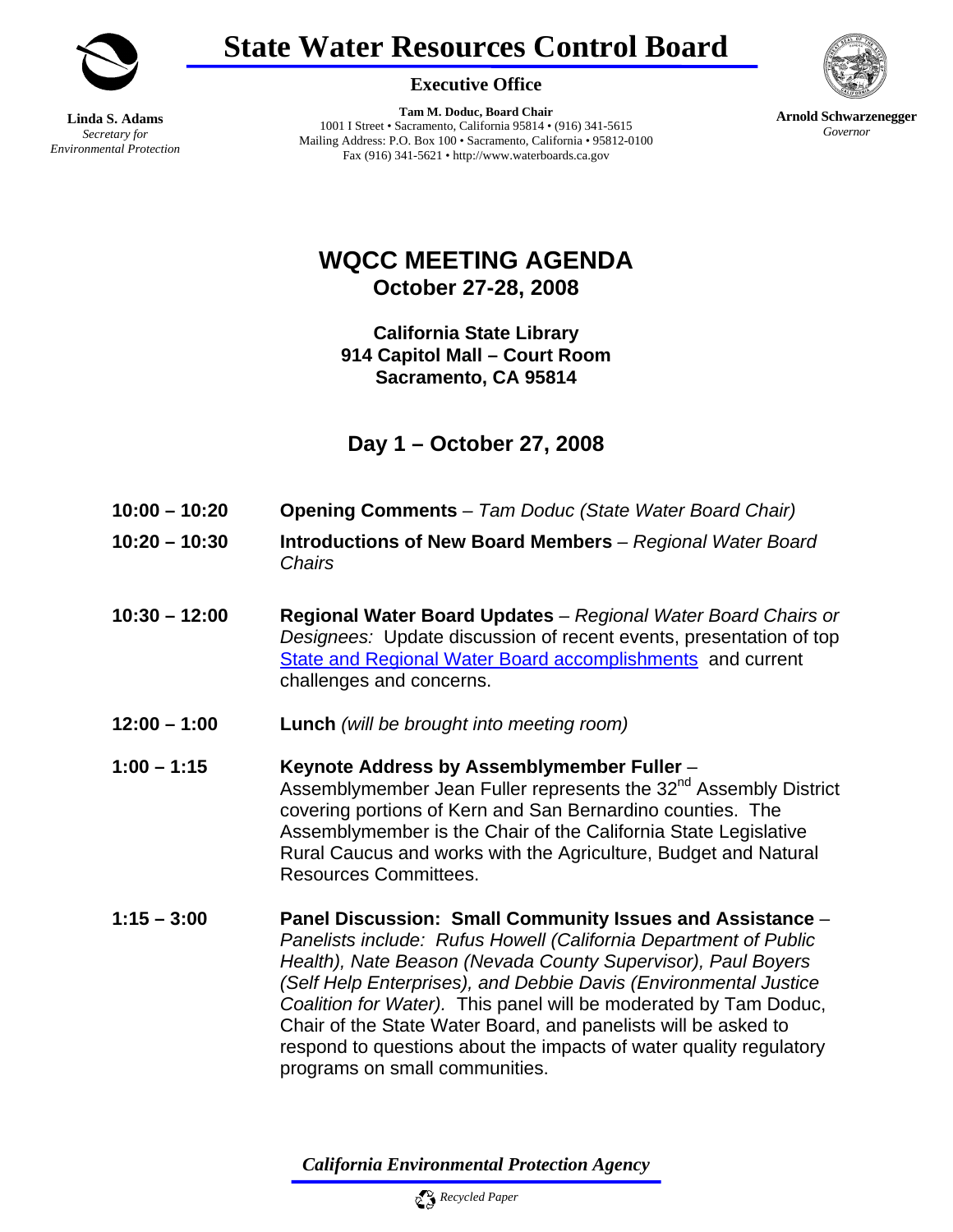## **3:00 – 3:15 Break**

**3:15 – 4:00 Strategic Plan: Discussion of Scope of Standing WQCC Item on Consistency** *– Tam Doduc (State Water Board) and Lisa Beutler (Center for Collaborative Policy, CSU, Sacramento).* This item will describe the scope and begin a dialogue for Strategic Plan Action 6.2.3 to "establish, as a standing item at its biannual WQCC meetings the identification and prioritization of areas of inconsistency to be addressed, including where statewide policy is needed."

## **Presentation**

- **4:00 5:00 New Board Member Updates** This session will offer recently appointed Board members an opportunity to meet staff and discuss important process and organizational issues.
- **5:00 Adjourn for the Day**

## **Day 2 – October 28, 2008**

- **8:30 8:45 Welcome Back**  *Tam Doduc (State Water Board Chair)*
- **8:45 10:00 State Water Board Updates**  *Dorothy Rice (State Water Board Executive Director).* Update discussion on the budget, fees, resource allocation, legislation, [Water Quality Initiatives](http://www.waterboards.ca.gov/press_room/press_releases/2008/08_calepa.shtml), and other topics.

Presentation by Office of Legislative Affairs

Presentation by Office of Information Management and Analysis

**10:00 – 10:15 Break** 

*California Environmental Protection Agency*